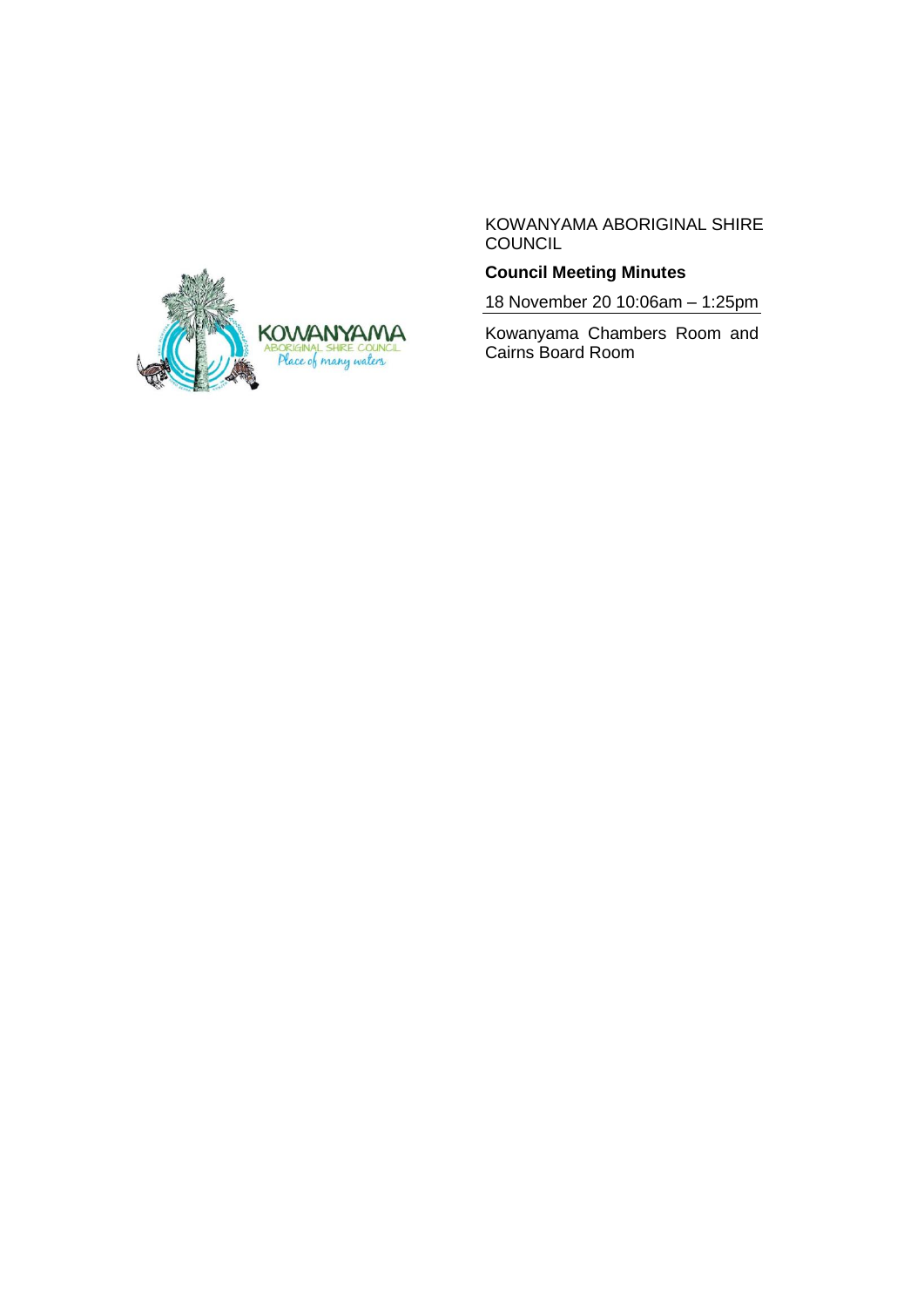# **Present:**

# **Councillors**

Mayor Robbie Sands (Chair) – Kowanyama Boardroom

Cr Teddy Bernard (Councillor) – Kowanyama Boardroom

Cr Richard Stafford (Councillor) – Kowanyama Boardroom

Cr Jacob Elroy Josiah (Councillor) – Kowanyama Boardroom (entered meeting at 11:10am)

# **Executive**

Gary Uhlmann, Chief Executive officer (CEO) – Kowanyama Boardroom

Dr. Chris McLaughlin, Acting Executive Manager Governance and Operations (A/EMGO) – via Teleconference VMR

Andrew Hay, Executive Manager Finance (EMF) – Cairns Boardroom

Jacqui Cresswell, Acting Executive Manager Roads, Infrastructure & Essential Services, (EMRIES) – Kowanyama Boardroom

# **Apologies**

Deputy Mayor Cameron Josiah (Councillor)

Kevin Bell, Executive Manager Community Services (EMCS)

Christine Delaney, Executive Manager Human Resources (EMHR)

# *Meeting Commenced: 10:06am*

# **1) Welcome & Apologies**

The Mayor welcomed the Councillors and Executive team to the meeting.

| <b>RESOLUTION - Apologies</b>                      | <b>Moved: Cr Bernard</b><br><b>Seconded: Cr Stafford</b> |
|----------------------------------------------------|----------------------------------------------------------|
| That the council accepts apologies from Councillor | <b>MOTION CARRIED:</b>                                   |
| Cameron Josiah.                                    | All                                                      |

| <b>RESOLUTION - Apologies</b>                                            | <b>MOTION NOT CARRIED</b> |
|--------------------------------------------------------------------------|---------------------------|
| That the council accepts apologies from Councillor<br>Jacob Elroy Josiah | No mover.                 |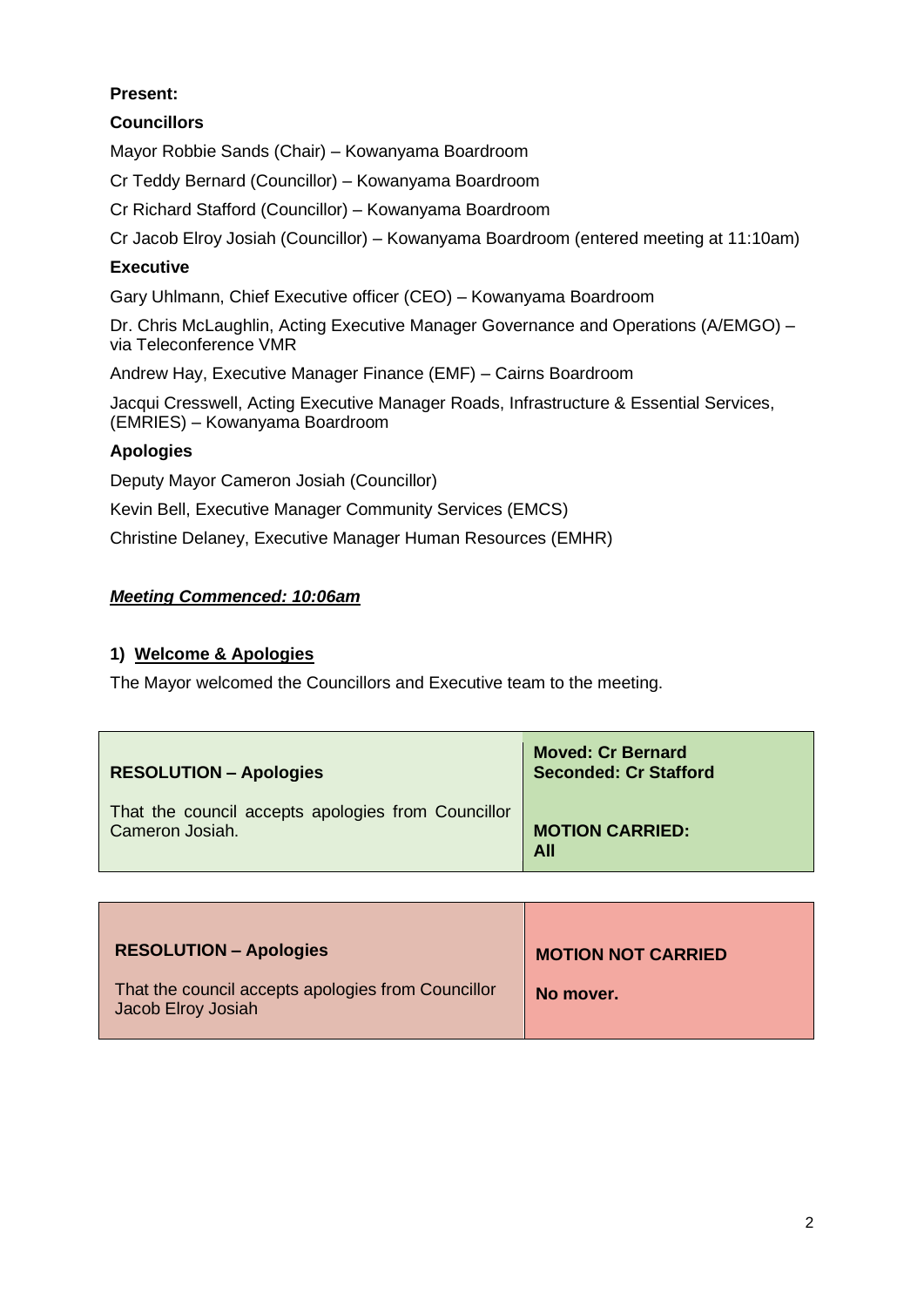### **2) Minutes from previous meeting**

| <b>RESOLUTION – Minutes</b>                                                         | <b>Moved: Cr Sands</b>                  |
|-------------------------------------------------------------------------------------|-----------------------------------------|
| Minutes from previous Council Meeting 29 October                                    | <b>Seconded: Cr Bernard</b>             |
| 2020<br><b>Minutes</b><br>That the above minutes be adopted as true and<br>accurate | <b>MOTION CARRIED:</b><br>All in favour |

### **3) Current and Ongoing Action Items**

Dr Chris McLaughlin presented the action items from October council meeting.

- Public meeting to be organised for the 2<sup>nd</sup> week of December 2020.
- Action Items to be updated by Executive Team as some have been completed.

#### **Action Item**

Public Meeting to be organised for the  $2<sup>nd</sup>$  week of December 2020. Street clean-up to be included on the list of items for discussion.

### **Action Item**

All Executives – Action Items register to be updated

• Disability access to Post Office – to be organised when doing refurbishment

Executive Team to continue working on outstanding action items and updating for next meeting.

### **Action Item**

Policy on use of the Men's Shed for temporary accommodation needs to be settled. Need funding for full-time coordinator.

### **4 a) Chief Executive Officer – Information Report**

- Roads crew progress has been fantastic. The Mayor and CEO attended a BBQ lunch for the recognition of the work the roads crew have done
- QRA are extremely happy with progress and the quality of work that has been done
- Infrastructure programs A lot of projects being worked on around town and all are progressing well
- Biggest issue at the moment is the dump and the Cattle Company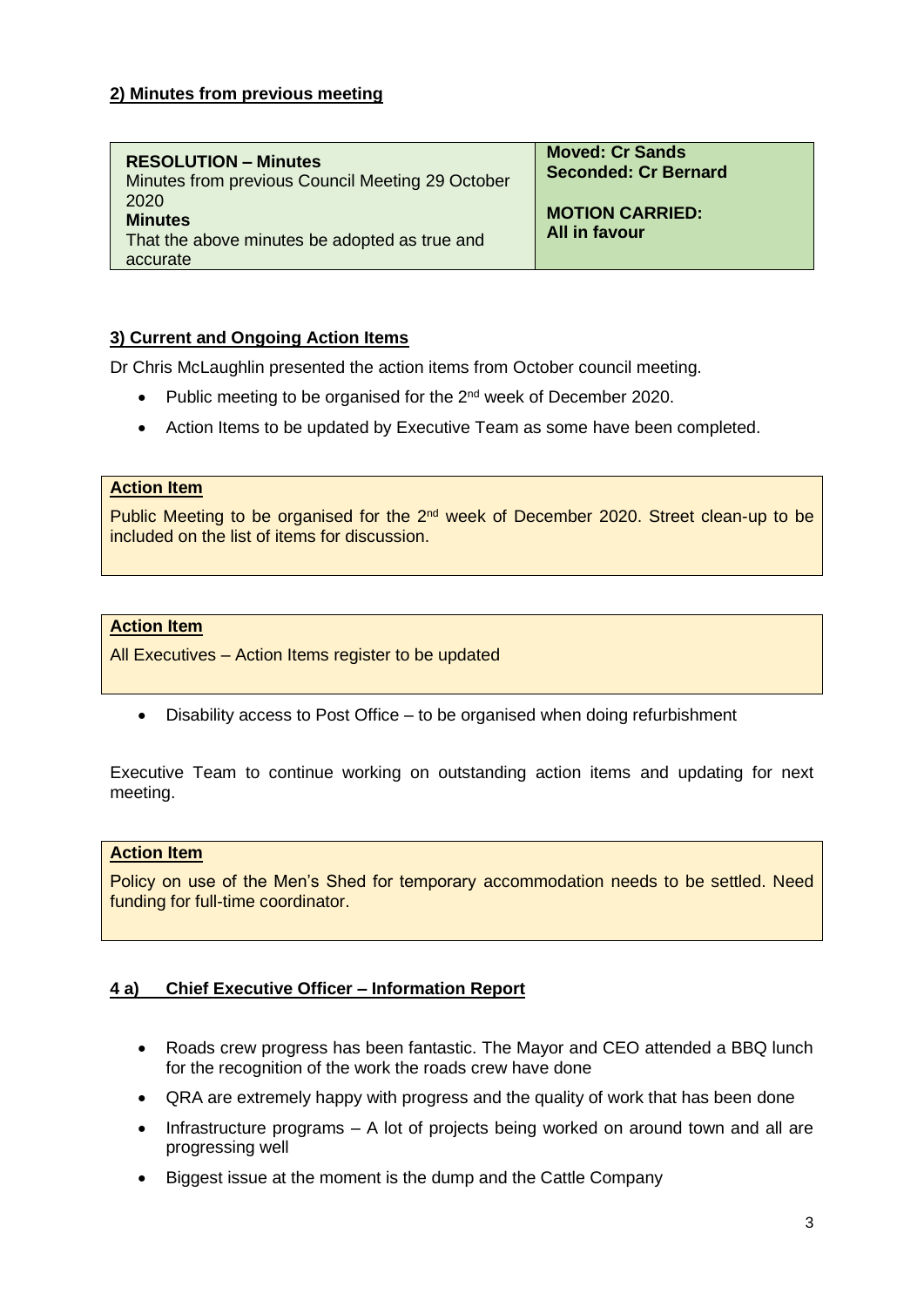- This year has been a very successful year for the community
- Partnership with RISE extra funding (\$405k) for second half of year

# **4 b) Executive Manager Governance and Operations**

# **Cattle Company**

The legal position with regard to the Cattle Company is now settled following the 2020 Supreme Court of Queensland decision – *Council is now the owner of all cattle and Cattle Company infrastructure and cash.*

Council management continues to work with the Cattle Company liquidators, Price Waterhouse Coopers (PWC), to ascertain transfer and registration processes for cattle in line with the Supreme Court of Queensland ruling and to ensure the wellbeing of livestock, for the benefit of the wider Kowanyama community.

# **Community Consultations**

Governance and Operations is currently working with Community Services to design community consultations for:

- The relocation of the dump;
- Use of the swimming pool during sorry business; and
- Noise restrictions and local law.

# **Aviation Services Australia Lease**

The Aviation Services Australia (ASA) lease over its current transmitter site has expired. Formal notice has been issued by Council to ASA seeking it to remove its improvements from the site and restore the land in question by 31 October 2020. ASA has been advised that no holding over period will be granted by Council. A detailed exit plan has been requested of ASA by Council. It is noted that the land has been earmarked for potential future social housing subdivision. Once more information is available in relation to the exit plan, details will be provided to Council.

# **Canteen Lease**

Following Council's October 2020 resolution of a new strategy to resolve the Canteen lease with the incumbent operator (Kowanyama Sports and Rec), Council has received a favourable response. Update to be provided once negotiations progress further.

# **Residential Tenancy Agreements – Men's Shed**

Two RTA's have been issued to two community members for occupancy of two rooms at the Men's shed.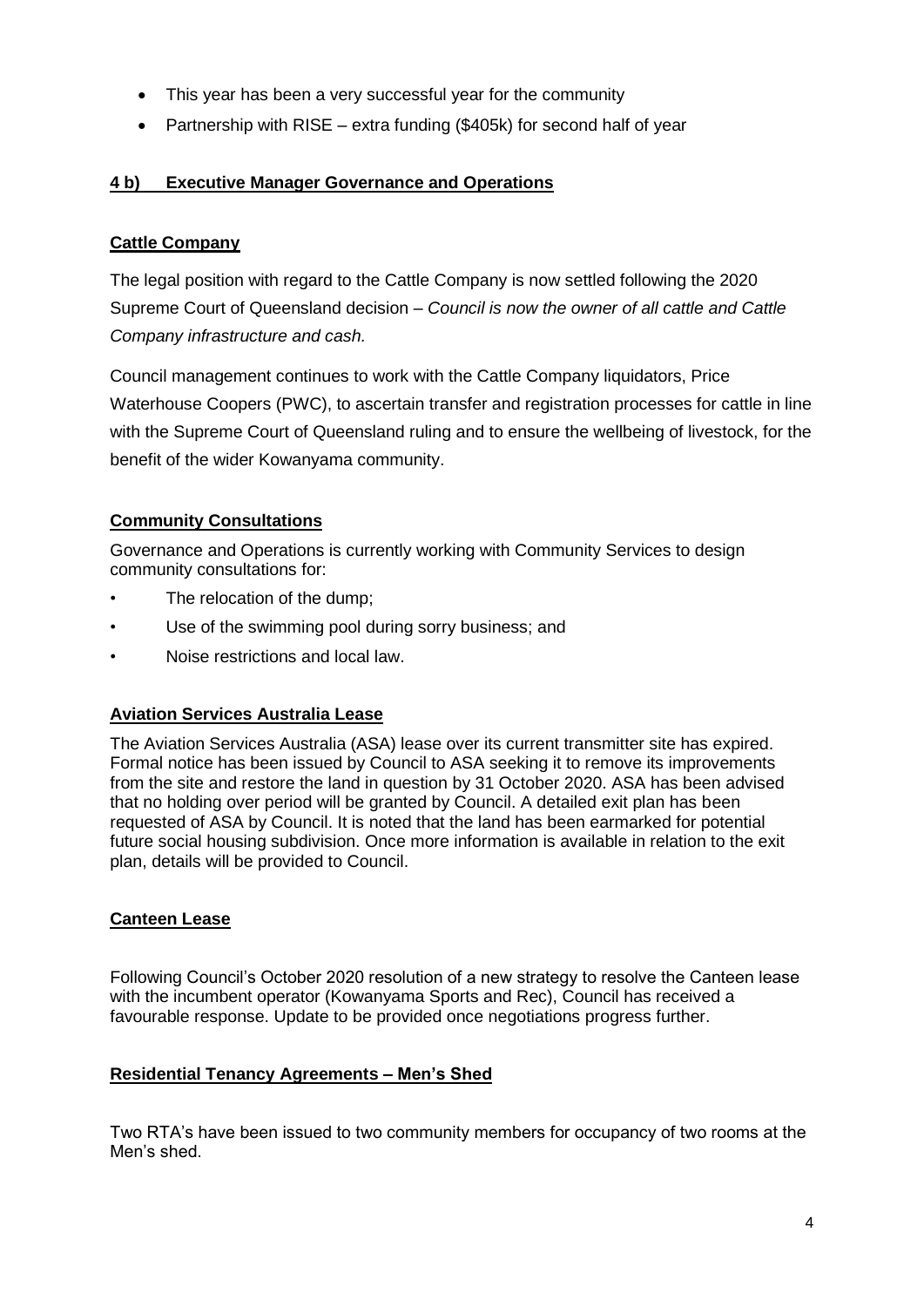# **Information Services & Records Management System**

The move to the new records management system is on track, comprising:

- Physical Records Archiving Process.
- Develop plan for digitization of records.
- Continue Migrating teams to SharePoint Community Services and Finance.
- Server replacement/installation.
- IT Assets Management (Tracking & Disposal).
- SharePoint and Office365 follow-on training.
- Active Directory Re-alignment.
- Multi-Factor Authentication (MFA) Roll-out.
- Whisper (Council Alerts) Implementation

### **Social Housing Tenancy Management**

It has been identified that approximately 53 social housing lots, comprising 67 social houses are not presently being tenancy-managed by the Department of Housing and Public Works (HPW) under an Agency Agreement with Council. Note that an Assistance Agreement still exists between HPW and Council with regard to ongoing maintenance of the 67 social houses by HPW.

A lack of Agency Agreement means that HPW is not receiving rent on behalf of Council with respect to those 67 social houses. Council's current strategy is to seek to include those 67 houses under an Agency Agreement with HPW, so that they are appropriately managed in the best interests of the tenants. HPW has previously argued that this is not possible due to granted Katter Leases over these 53 lots. Council is seeking to resolve the 53 Katter Leases by June 2022 so that these will not be managed by Council.

### **Township Mapping Project**

Judy Austin, Project Officer, is continuing to work with DATSIP on a mapping project which will identify current land uses in Kowanyama township, including social housing and vacant land. The mapping project also includes a set of maps identifying essential infrastructure (e.g. water, sewage and electricity) and Judy is coordinating a review of these with Council's Road, Infrastructure and Essential Services team.

### **New Social Housing Builds**

Native Title consultation for 3 new builds occurred with the PBC in Kowanyama on Tuesday 3 November. DATSIP have been coordinating the process. Dr Chris McLaughlin and Judy Austin from Council's Governance and Operations team were also in attendance. 3 lots have been cleared for immediate builds (subject to cultural heritage clearances). One additional block has been approved for a future build program.

### **Native Title Training**

Native Title training for the Mayor and Councillors occurred in Kowanyama on Wednesday 4 November. This session was conducted by DATSIP, Crown Law and Dr Chris McLaughlin, A/Executive Manager Governance and Operations.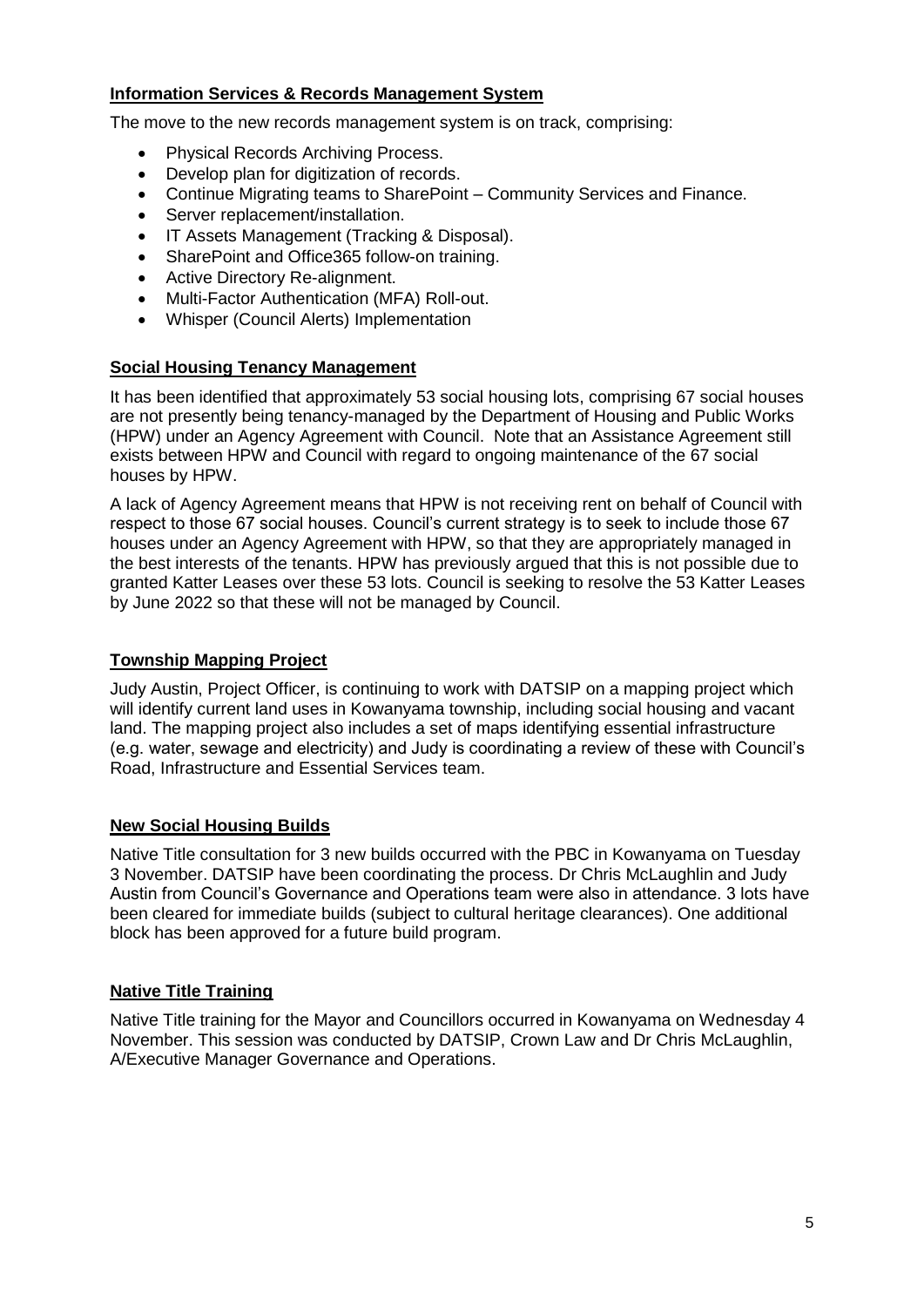# **Annual Report**

Council's Annual Report is required to be endorsed by Council within 30 days of Council's audited financial statements for the previous financial year being endorsed by the Auditor General. It is expected endorsement will occur at the December 2020 Ordinary Meeting.

### **Annual Operational Plan Q1 Update**

It is a requirement of the *Local Government Act 2009* (Qld) that Council receive quarterly updates of progress against its Annual Operational Plan. This was presented to Council at its November Ordinary Meeting covering the period July/ Aug/ September 2020.

*Cr Bernard left meeting at 10:56am and returned at 11am*

### **Action Item**

EMRIES to show the Mayor specifications for the fit-outs of new builds.

- Cr Stafford mentioned that the bottom of high-set houses could be built in for extra rooms and could be a better use of money.
- CEO agreed that extensions to high-set houses for bigger families should be considered.
- When inspecting houses, talk with families to see if building extensions would be beneficial to them.

### **Action Item**

EMGO to add building extensions to the Public Meeting agenda

- Families to then advise council on which houses extensions would be considered.
- Mayor advised the best option for land would be to exhaust Katter Lease blocks around town – aviation block to be used last.

*Cr Jacob Elroy Josiah joined meeting at 11:10am*

### **Operational Plan**

Dr Chris McLaughlin presented the Operational Plan to councillors and asked for any questions or concerns.

- Cr Stafford mentioned that there seems to be more rubbish than usual around the streets of the community.
- The Roads crew and Parks & Gardens are starting to clean up around community. The Rangers will start to help as well once wet season arrives. Sweeper to be attached to bobcat to help clear rubbish from streets.
- Clean Up Australia campaign was used a few years ago and seemed to work well could look at implementing again.
- Clean up Kowanyama day community to help and council to provide BBQ lunch for community members.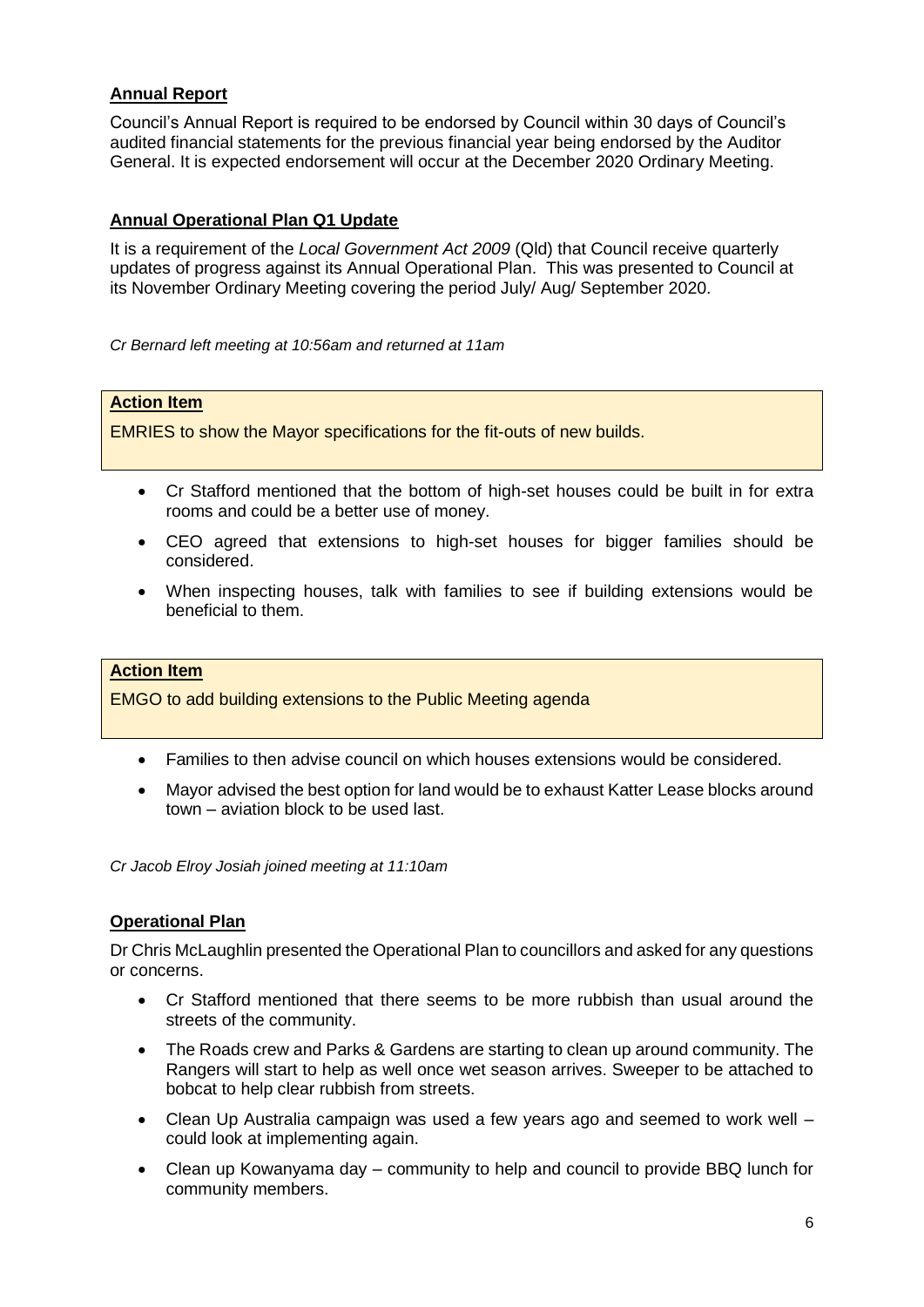- Look at putting more bins around community to stop rubbish ending up on the streets.
- IT plan for community overall strategy to implement computers for residents use.
- The Mayor had spoken to Louise Hunter from State Library of Queensland at the LGAQ meeting. Would be good to re-implement a library into community. Arts and Knowledge centre.
- Telstra is it possible to have unlimited wi-fi in community. Other Aboriginal communities have free wi-fi.

Matt Fox (IT – Records Management Officer) to talk to Councillor's regarding what is required to be added to IT plan and priorities.

### **Action Item**

IT Plan to be developed by EMGO in conjunction with Councillors and Executive Management.

*Short break taken at 11:33am and returned to meeting at 11:52am*

| <b>RESOLUTION</b>                                                                                               | <b>Moved: Cr Jacob Elroy Josiah</b><br><b>Seconded: Cr Bernard</b> |
|-----------------------------------------------------------------------------------------------------------------|--------------------------------------------------------------------|
| That Council endorse the 2020-2021 Operational<br>Plan Quarter 1 (Q1) review (01 July 20 to 30<br>September 20) | <b>MOTION CARRIED:</b><br>All in favour                            |

# **CEO Appraisal**

Dr Chris McLaughlin presented the CEO performance appraisal proposal to Council on behalf of the Mayor.

| <b>RESOLUTION</b>                                                                                                                                                                               | <b>Moved: Cr Sands</b><br><b>Seconded: Cr Bernard</b> |
|-------------------------------------------------------------------------------------------------------------------------------------------------------------------------------------------------|-------------------------------------------------------|
| That pursuant to section 12(4)(d) of the Local<br>Government Act 2009 (Qld), Council resolve to<br>engage Peak Services to assist the Mayor to facilitate<br>the 2020 CEO performance appraisal | <b>MOTION CARRIED:</b><br>All in favour               |

# **4b ii) Agenda Report - Homeownership**

Dr Chris McLaughlin presented the Agenda Report for the Katter Lease Options Paper.

As part of a review of Council's ongoing Indigenous Land Management projects, a concern has been raised in relation to the two (2) options presently made available by the State Government to enable homeownership for Katter Lease holders in Kowanyama, namely:

### *Option 1 – Transfer*

Where a social house constructed on a Katter Lease site is transferred to the ownership of the Katter Lease holder (or beneficiary), where the Katter Lease holder then takes full responsibility for ongoing costs associated with homeownership (i.e. maintenance, insurance, rates and charges).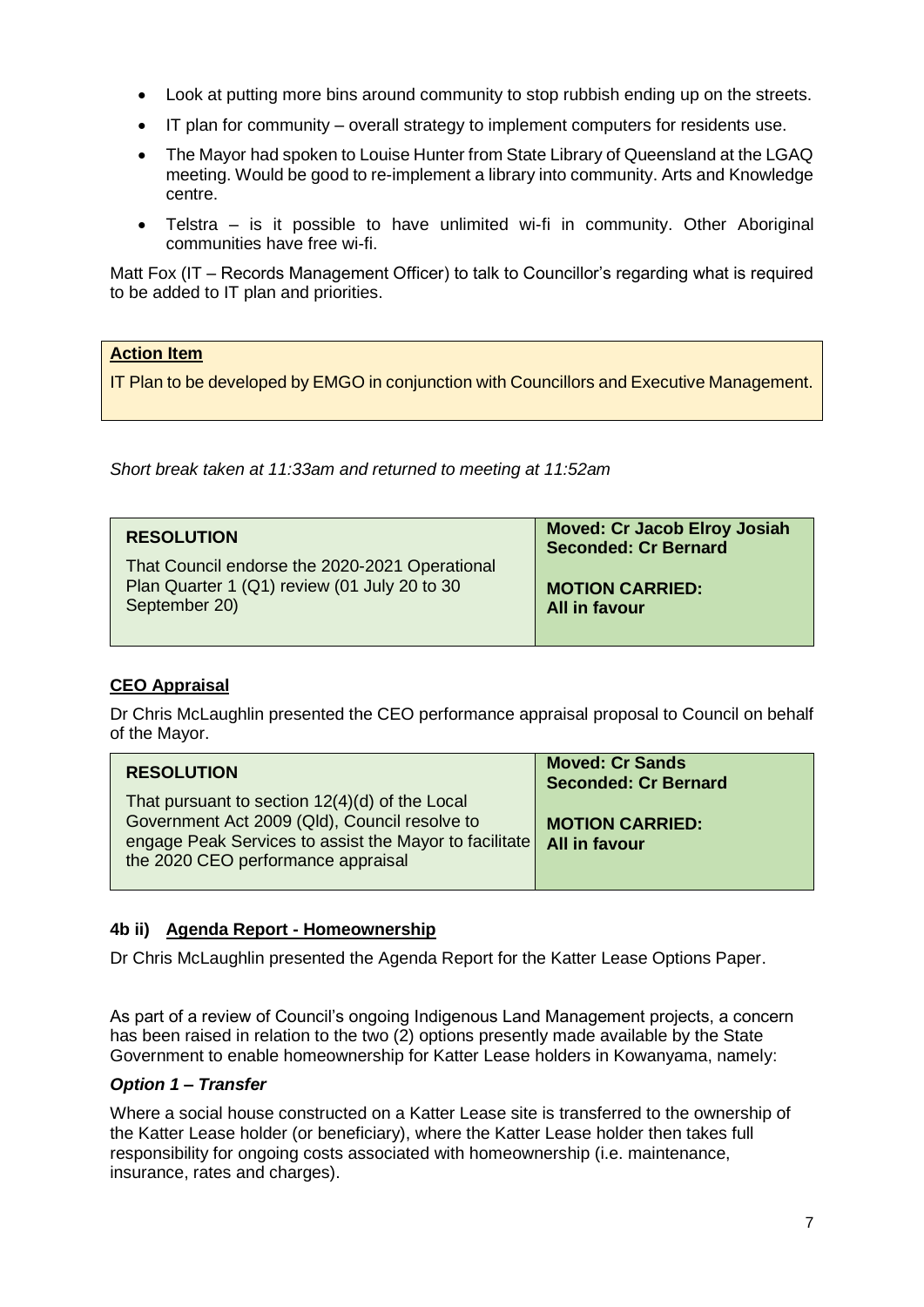# *Option 2 - Surrender*

Where a Katter Lease holder decides that they are unable/ unwilling to take full responsibility for the ongoing costs associated with homeownership, they are able to surrender the Katter Lease, with the interest in land then reverting back to Council DOGIT. Council is then able to grant a 40-year lease to the Department of Housing and Public Works (HPW) over the lot, which works as security for HPW to then construct a social house on the lot for the former Katter Lease holder (or beneficiary) to occupy under a Residential Tenancy Agreement (RTA).

### *The Issue*

The issue is that where a Katter Lease holder presently occupies a social house, in order to continue to occupy that house post June 2022, they must make 1 of the 2 above decisions:

- 1. **To transfer** the social house to full homeownership; OR
- 2. **To surrender** the social house back to Council.

Homeownership is a multi-generational aspiration. Where Katter Lease holders without means today exercise option 2 to surrender their interests in land, they deprive future generations of the opportunity for homeownership (i.e. via Will). Furthermore, those with strong aspirations to own their own homes, by exercising option 1 this may force them into unserviceable debt with resulting unacceptably low standards of living and risk (i.e. underinsured and unmaintained property). This may exacerbate ongoing community health concerns caused by overcrowding.

### *Solution*

A solution to the issue is an **option 3 (sublease).**

This option cannot be unilaterally selected by Council as it does not presently represent State Government policy, however Council is at liberty to seek policy variation.

### *Option 3 (Sublease)*

Where a social house constructed on a Katter Lease site is subleased by the Katter Lease holder to the Department of Housing and Public Works for 40 years.

The benefits include:

- The social house continuing to be maintained by HPW; and
- The Katter Lease holder not needing to surrender their leaseholder interest;
- Any works and/or dealings on the land whilst held as a Katter Lease not needing to deal with Native Title; and
- Gives the Katter Lease holder (or beneficiary) time to save to manage homeownership expenses.

The main disadvantage of this option is that the Katter Lease holder (or beneficiary) would need to sublease their occupation rights to the State Government for social housing purposes for 40 years and in turn enter into an RTA and pay ongoing rent to live there (as should presently be the case).

It is anticipated that an agreement would be reached with HPW that when the Katter Lease holder is ready (financially) to take on full homeownership, option 1 (transfer) may be exercised, resulting in the RTA and 40-year leases being surrendered and the house and land returning to the Katter Lease holder (or beneficiary), enabling homeownership.

To support the four (4) Katter Lease holders that have already surrendered their interests in land, Council may agree to reinstate the leasehold interests via an ALA 99-year lease on terms substantially similar to their original Katter Leases, to enable them to take advantage of option 3 (sublease).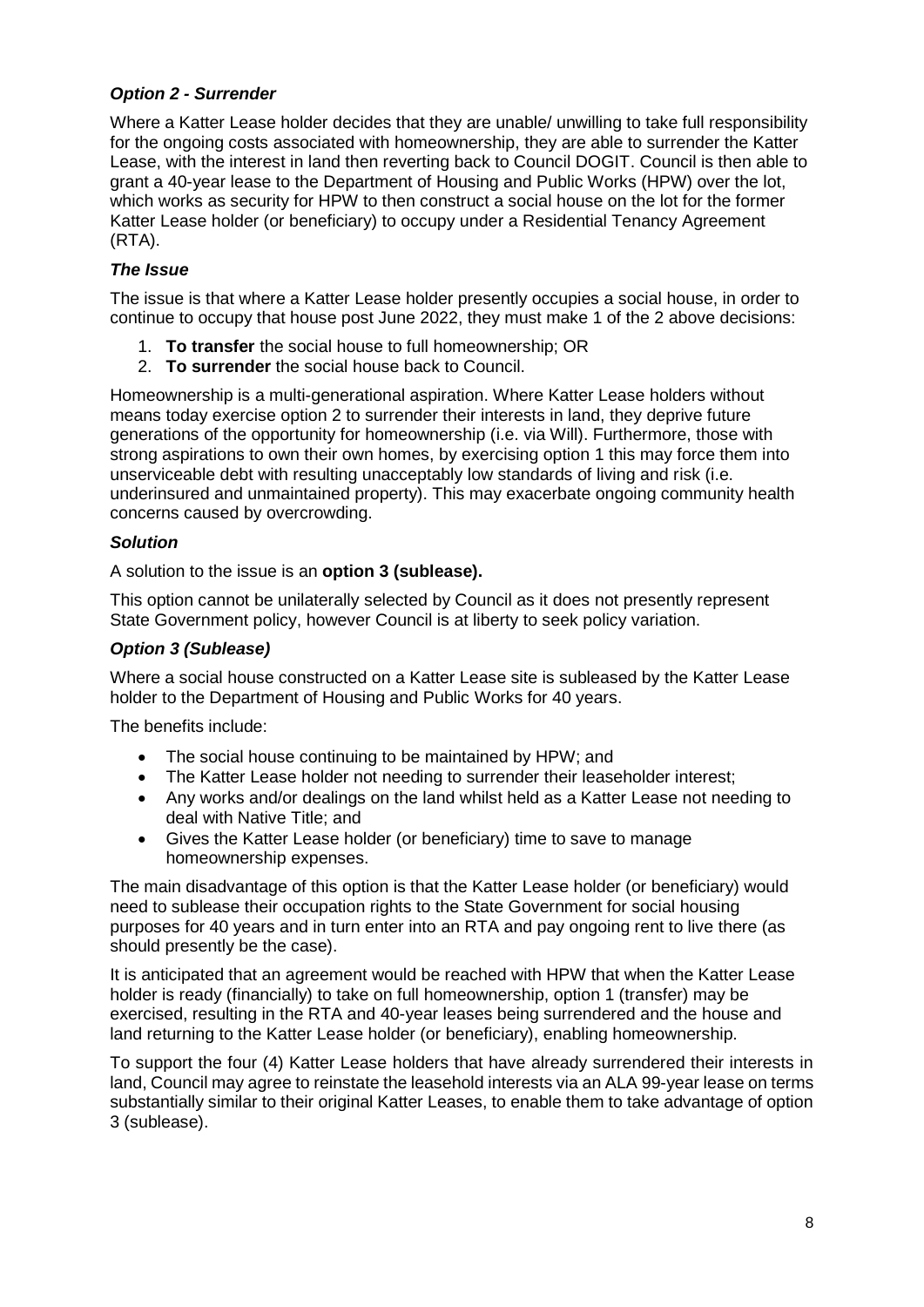| <b>RESOLUTION</b>                                 | <b>Moved: Cr Sands</b>                         |
|---------------------------------------------------|------------------------------------------------|
| That council advocate to the Queensland           | <b>Seconded: Cr Jacob Elroy</b>                |
| Government for the inclusion of an Option 3 (sub- | <b>Josiah</b>                                  |
| lease) to achieve home-ownership.                 | <b>MOTION CARRIED:</b><br><b>All in favour</b> |

# **4c) Executive Manager Finance**

Mr Andrew Hay presented the finance information report.

- Substantial amount of untied funds has been received
- Council is running in line with budget \$349k ahead of budget. Budgets are being managed quite well
- Audit Committee meeting to be organised before the 30 November 2020
- Enterprises are showing a YTD loss of \$6,355 which is \$25,691 higher than budget. The Batching Plant profit is \$20,005 higher than budget due to higher sales volumes to date. Losses are higher than budget for the Bakery \$28,428 and Blue Cafe \$30,186, due to stock purchases in preparation for the wet season and higher costs than budget, and the Post Office \$28,918 mainly due to higher costs than budget. The Airport loss is \$38,194 less than budget however depreciation of circa. \$72,000 is yet to be processed.
- Blue Café and Bakery are not running at a profit. Need to recognise what is being sold and what is not.
- Post Office more products to be sold at the Post office store, better stock is required

# **4d) Executive Manager Roads, Infrastructure and Essential Services**

Ms Jacqui Cresswell presented information report on Roads, Infrastructure and Essential Services.

- This has been a very successful year for the road crew and local contractors as Kowanyama Aboriginal Shire Council will be the first council in Queensland to complete it's 2020 DRFAR works. This has been acknowledged in both QRA, NWRRTG and TMR Newsletters, along with Council newsletter Torres & Cape News and Koori Mail.
- Planning has already commenced on the 2021 roads program.
- Gravel will continue to be delivered to the stockpile at the Mitchell River until the wet season, as we still have 9000 tons of road base to be delivered.
- David Raymond has been acting in the position of Carpentry Supervisor, since 21/10/2020. During this time David has been mentored and supported by the Building Services Manager and is acquitting himself well.
- Council are currently looking at various opportunities to up skill Council staff in the Building Services area, through training and mentoring by Contractors, hopefully this will kick off in early 2021.
- Council's carpentry apprentices are undertaking apprenticeship training, while other Building Services Staff are undertaking various types of training.
- Stage 1 of Oriner's project has been completed.
- Successful funding procured from QRA for the capital project to have power and water delivered to the Men's Shed and Batching Plant, which is progressing, with the final engineering design approved and construction expected to commence before the wet.
- *Workshop compound* Workshop renovation underway on site. Concrete slab & posts installed for new works with steel installation underway on site.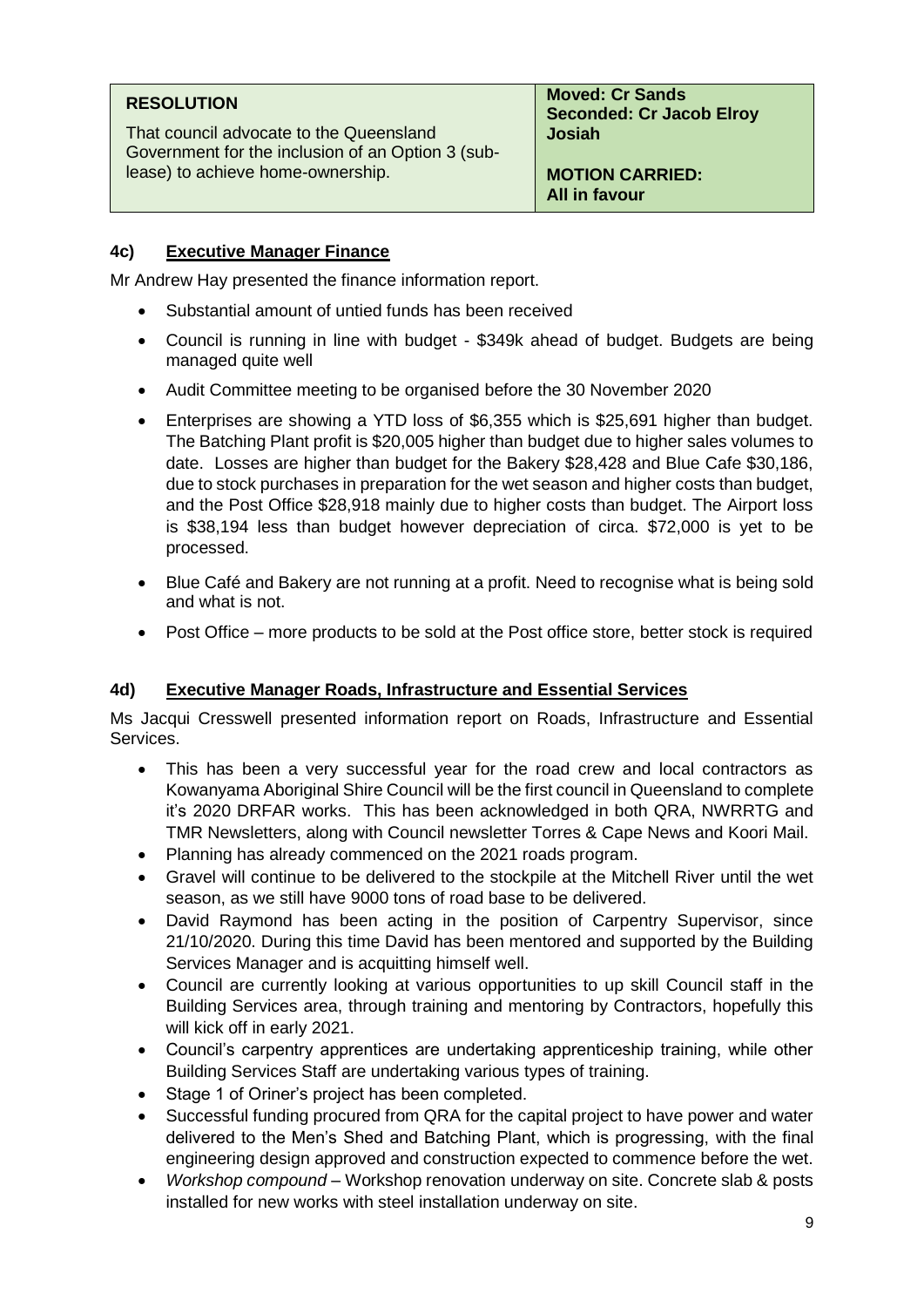- *Family bistro/canteen renovation* Contract signed & purchase order issued to successful tenderer. Procurement of materials and deliveries underway for the project works to commence shortly.
- *Wellness centre -* Stage 1 works progressing well on site kitchen and internal linings underway. Stage 2 works awarded to successful tenderer. –New wall cladding, roofing, windows & toilet block to be installed in Stage 2.
- *Contractors camp/storage area -* Fencing compounds PO issued for behind workshop. Building Approval received & tender issued for Contractors Camp works. Tender recommendation to council before End of Year.
- *Aged Care -* Works to be completed; driveway, carport, storage cover & external fencing by 31/12/2020. All works progressing well.
- *Women's meeting place -* Stage 1 Structural engineering, building approval & tender to be completed ASAP.
- *Staff house -* Drafting of houses underway, alterations may be required due to sewer line location on block.
- Airport Refuelling truck service and parts replacement completed and working much better than previously. Training and certification still required for aviation refueling.
- Essential Services Training for Essential Services staff to undertake fusion training is currently being researched. Work on the new solid waste space continues.
- Rangers 3 rangers and 4 parks & gardens personnel attended snake handling course in Napranum. Viv Sinnamon and Anzac Frank attended the Mitchell River Watershed Management Group AGM with a Crimson Finch update presented.
- Animal Management Vet visited 2-4 November and trained some of the rangers in procedures.

Cr Jacob Josiah suggested that fencing be put around Men's Shed due to domestic violence concerns.

# **Action Item**

EMRIES to try and utilize left over fencing for men's shed from other projects

# **4e) Executive Manager Community Services**

Mr Kevin Bell was an apology for the council meeting. The community services information report was included in papers for Councillors to look through.

Council did comment that the NAIDOC community night was a success and had positive feedback from community members.

### **4f) Executive Manager Human Resources**

Ms Christine Delaney was an apology for the council meeting. The human resources information report was included in papers for the councillors to look through.

# **5) Other Business**

The Mayor mentioned that travel allowances for staff were to be paid before they attend the meetings away from home. A better process to be introduced.